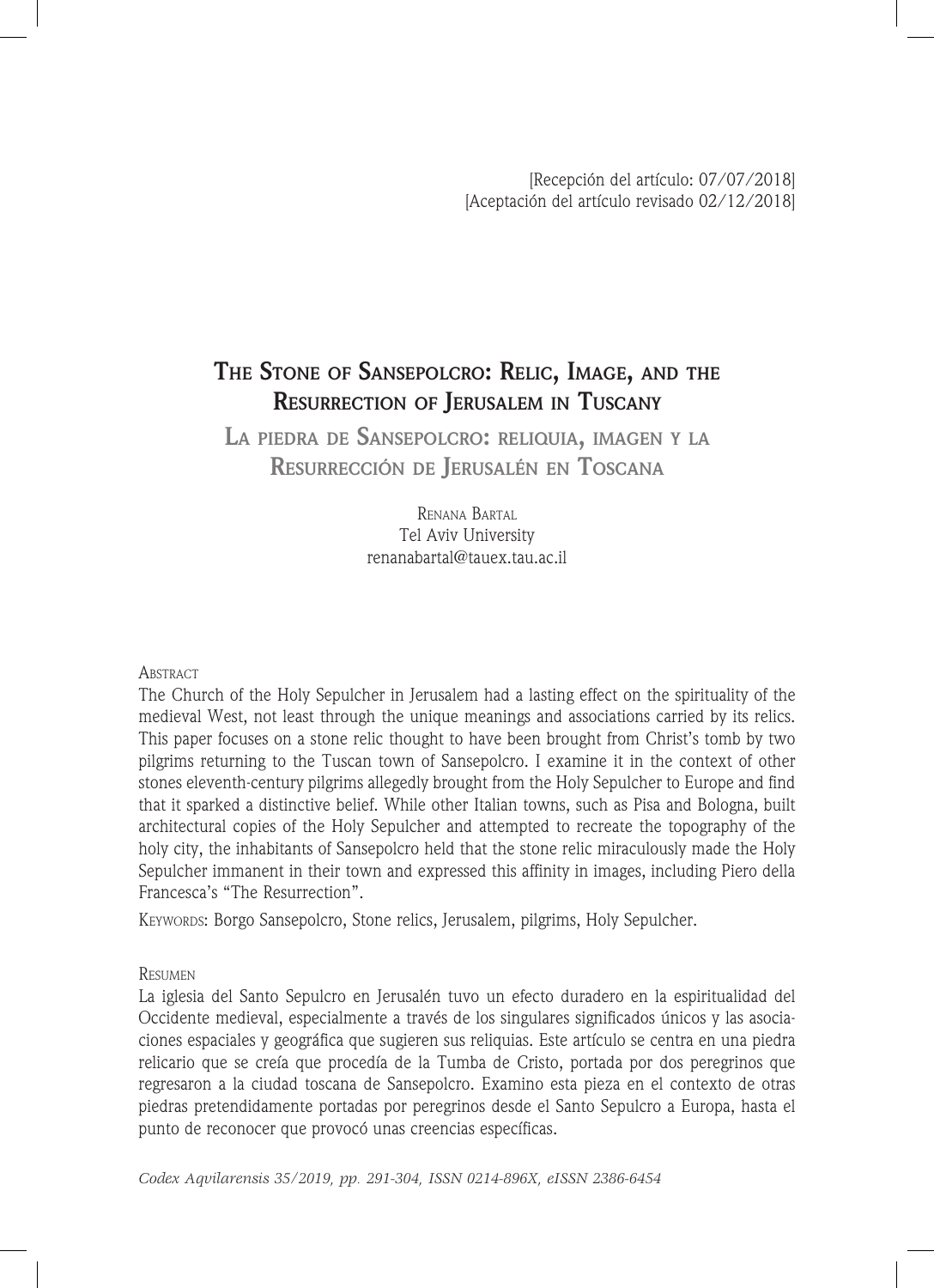Mientras otras ciudades italianas, como Pisa y Bolonia, construyeron copias arquitectónicas del Santo Sepulcro e intentaron recrear la topografía de la Ciudad Santa, los habitantes de Sansepolcro sostuvieron que la reliquia de piedra hizo milagrosamente el Santo Sepulcro inmanente en su ciudad y expresó esta afinidad a través de imágenes, incluida "La resurrección" de Piero della Francesca.

Palabras clave: Borgo Sansepolcro, reliquias de piedra, Jerusalén, peregrinos, Santo Sepulcro.

According to its foundation story, the Tuscan town of Borgo Sansepolcro originated with two pilgrims, Egidio and Arcano. The pair were on their way home from Jerusalem and Rome and bore with them precious relics, including a fragment of Christ's tomb. Directed by God in a dream, they built an oratory to house their treasures in the upper Tiber valley. The structure was originally dedicated to Saint Leonard and later became a Benedictine monastery. A lay community gradually grew in the surrounding Borgo and was established as a commune in the late twelfth century.<sup>1</sup>

Historians have long recognized that Sansepolcro's civic and religious culture was idiosyncratic. James Banker discussed the prominence of the confraternities in governing town affairs,<sup>2</sup> while Christa Gardner von Teuffel and others have stressed the town's affiliation with the Holy Sepulcher, expressed by the continued devotion to its cult.<sup>3</sup> An image of the Holy Sepulcher on the late twelfth-century seal of an abbot of Sansepolcro suggests an early identification of the abbey with the holy site (Fig. 1). A later example, Niccolò di Segna's fourteenthcentury altarpiece, which dominated the abbey church of Sansepolcro, depicts the resurrected Christ stepping out of his sepulcher (Fig. 2). By the mid-fifteenth century, the image of the resurrected Christ was established as the town's emblem. Not much later, Piero della Francesca painted the theme in the Sala del Consiglio of the Palazzo Communale (Fig. 3).<sup>4</sup>

<sup>1</sup> G. P. G. Scharf, "Sansepolcro e le sue origini: Un tema storiografico", in *Una Gerusalemme sul Tevere. L'abbazia e il «Burgus Sancti Sepulcri» (secoli x-xv), Atti del convegno (Sansepolcro 2012),* M. Bassetti, A. czortek, E. Menestò (eds.), Spoleto: CISAM, 2013, pp. 11–54.

<sup>2</sup> J. R. Banker, *Death in the Community: Memorialization and Confraternities in an Italian Commune in the Late Middle Ages,* Athens, GA: University of Georgia Press, 1988; and Id., *The Culture of San Sepolcro During the Youth of Piero Della Francesca,* Ann Arbor, MI: University of Michigan Press, 2003.

<sup>&</sup>lt;sup>3</sup> Ch. GARDNER von Teuffel, "Niccolò di Segna, Sasetta, Piero della Francesca and Perugino", Städel-Jahrbuch 17 (1999), pp. 163–208; Id., *Una Gerusalemme sul Tevere: L'abbazia e il «Burgus Sancti Sepulcri» (secoli x–xv)*; A. Czortek, "Borgo Sansepolcro e Gerusalemme: Dalle reliquie alla toponomastica", in *Come a Gerusalemme: Evocazioni, riproduzioni, imitazioni dei luoghi santi tra medioevo ed età moderna*, A. Benvenuti and P. Piatti (eds.), Firenze: SISMEL, 2013, pp. 309–56.

<sup>4</sup> The main studies include M. Apa, *La Resurrezione di Cristo: Itinerario sull'affresco di Piero della Francesca a Sansepolcro*, Sansepolcro: Biblioteca Comunale di Sansepolcro, 1980, with a complete anterior bibliography; M. A. Lavin, *Piero della Francesca*, New York: Abrams, 1992, pp. 37–39, 108–11; R. Lightbown, *Piero della Francesca*, Milan: Leonardo, 1992, pp. 194-202; E. Battisti, *Piero della Francesca*, Milan: Electa, 1992, vol. 1, pp. 216–25; vol. 2, pp. 478–84; M. Baxandall, *Words for Pictures: Seven Papers on Renaissance Art and Criticism*, New Haven, CT: Yale University Press, 2003, pp. 117–61; and J. R. Banker, *Piero della Francesca: Artist and Man*, Oxford: Oxford University Press, 2014, pp. 107–13.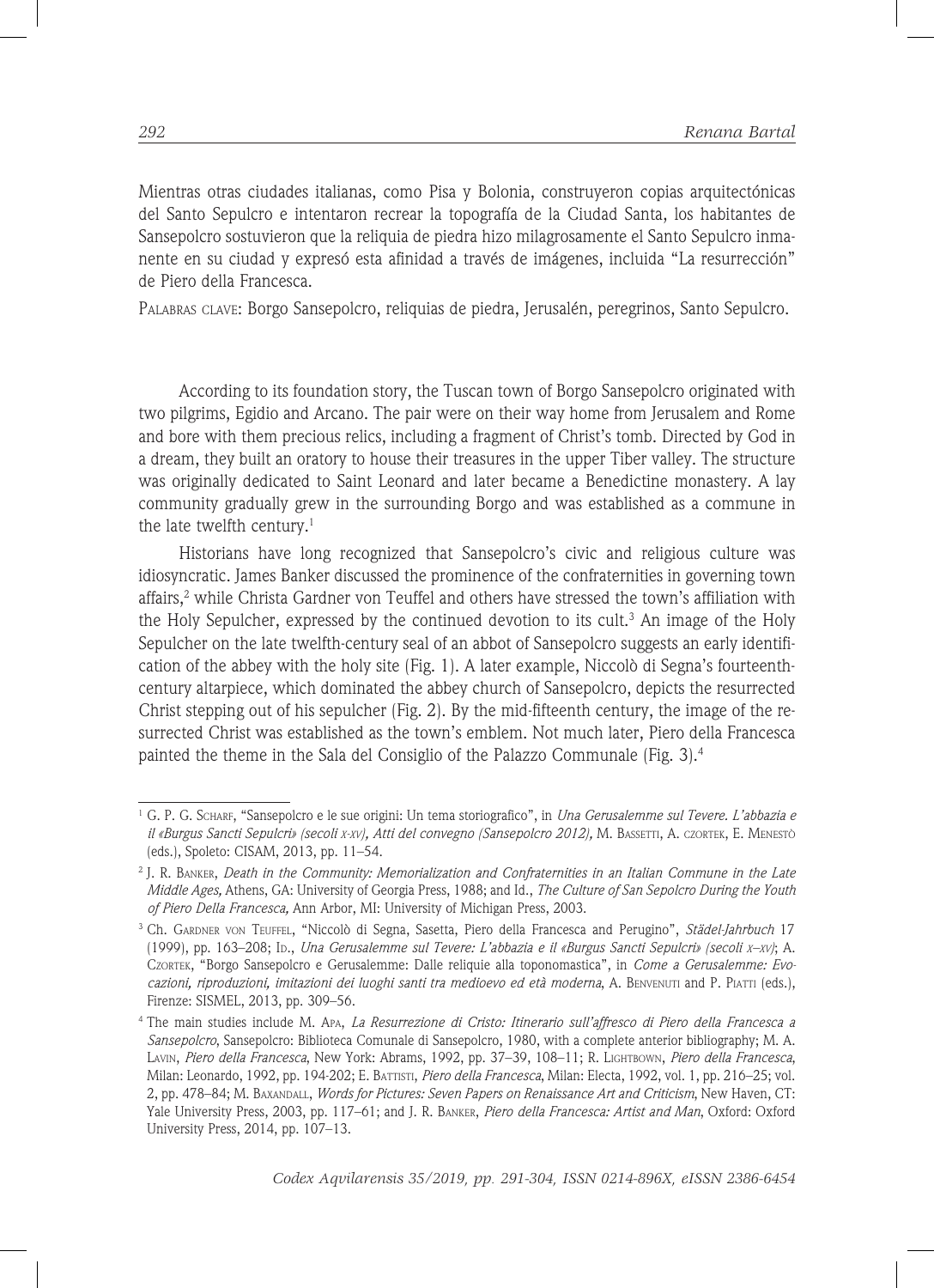

Fig. 1: Abbot's seal, Abbey of Sansepolcro, late 12th century, Rome, Palazzo Venezia, Collection Corvisieri (Illustration: Pnina Arad)

Fig. 2: Niccolò di Segna, Resurrection Altarpiece, Sansepolcro Duomo, ca 1348 (Image credit: Public domain)

Here I focus on one particular aspect of the town that, while duly noted, has not received the attention it deserves: the role that the stone relic from Christ's tomb played in the town's development.<sup>5</sup> Often neglected in general discussions of relics or seen as a separate category of "devotionalia", or "pilgrim souvenirs",<sup>6</sup> material remnants of the *loca sancta,* such as stones from the Holy Sepulcher, have increasingly gained more scholarly attention.<sup>7</sup> They have been conceptualized as *loca sancta* relics, countering the notion that the cult of relics

<sup>5</sup> C. Gerbron explores the appearance of the stone relic in Piero della Francesca's *Resurrection* in "The Stone and the Dream: On Piero della Francesca's Resurrection", *Studies in Iconography*, 38 (2017), pp. 142–73. Czortek addresses holy land relics in "Borgo Sansepolcro e Gerusalemme", pp*.* 314–15.

<sup>6</sup> See H. A. Klein, "Eastern Objects and Western Desires: Relics and Reliquaries Between Byzantium and the West", *Dumbarton Oaks Papers* 58 (2004), pp. 283–314; G. Frank, "*Loca Sancta* Souvenirs and the Art of Memory", in *Pèlerinages et lieux saints dans l'antiquité et le moyen âge: Mélanges offerts à Pierre Maraval*, B. Caseau, J.-C. Cheynet, and V. Déroche (eds,), Paris: Travaux et Mémoires, Association des amis du Centre d'histoire et civilisation de Byzance, 2006, pp. 193–201.

<sup>7</sup> J. M. H. Smith, "Portable Christianity: Relics in the Medieval West (c.700–c.1200)", *Proceedings of the British Academy* 181 (2014): pp. 143–67; and Ead., "Relics: An Evolving Tradition in Latin Christianity", in *Saints and Sacred Matter: The Cult of Relics in Byzantium and Beyond*, eds. C. Hahn, H. A. Klein (eds.), Dumbarton Oaks Symposia and Colloquia, Washington, DC: Harvard University Press for the Trustees of Dumbarton Oaks, 2015, pp. 41–60; J. Robinson, L. de Beer, A Harnden (eds.), *Matter of Faith: An Interdisciplinary Study of Relics and Relic Veneration in the Medieval Period*, London: British Museum, 2014; A. Lester, "Remembrance of Things Past: Me-

mory and Material Objects in the Time of the Crusades, 1095–1291", in *Remembering Crusades and Crusading*, M. CASSIDY-WELCH (ed.), London and New York: Routledge, 2016, pp. 73–94; and R. BARTAL, N. BODNER, B. KÜHNEL (eds.), *Natural Materials of the Holy Land and the Visual Translation of Place, 500–1500*, Aldershot, UK, and Burlington, VT: Ashgate, 2017.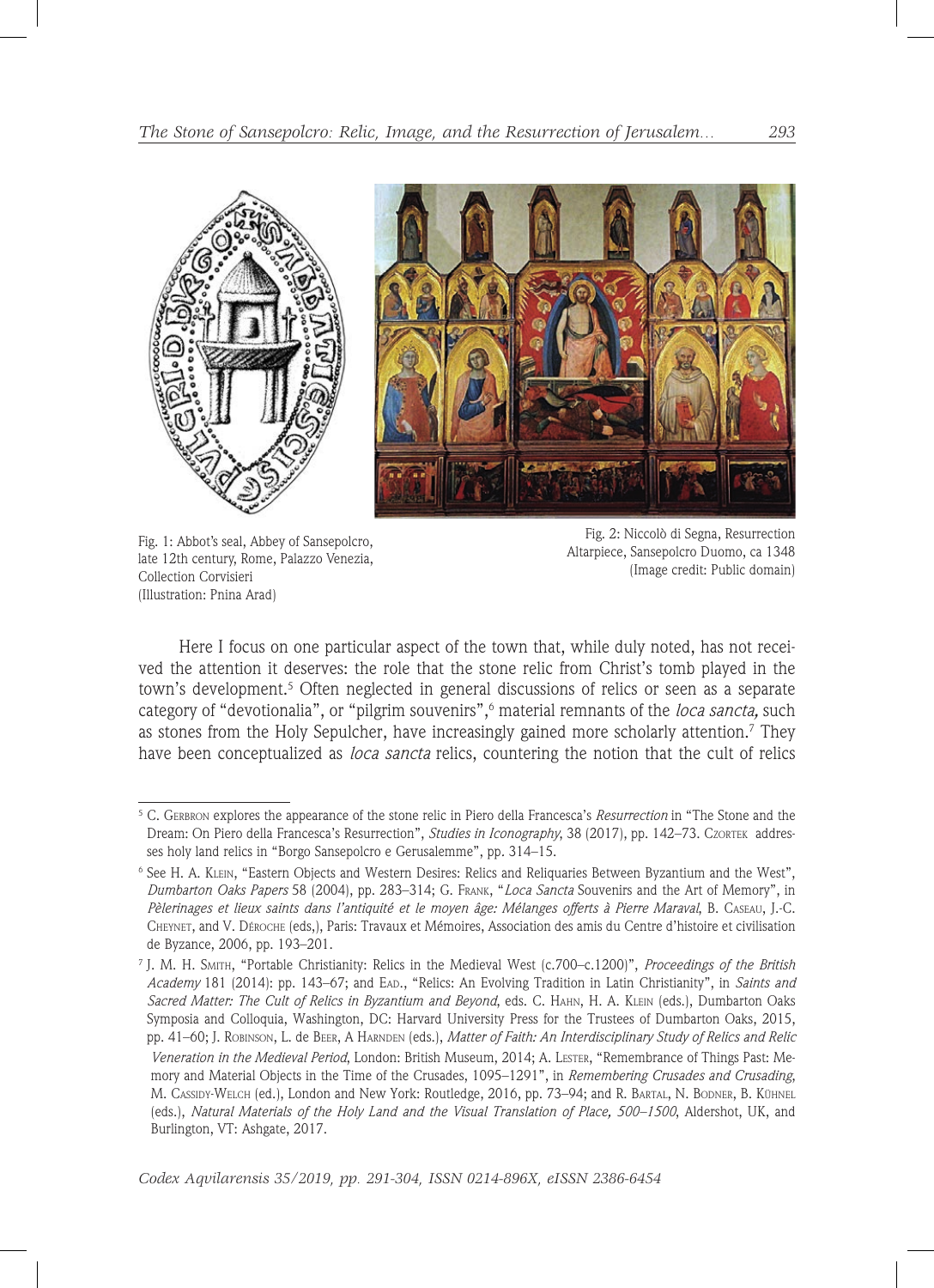was exclusively concerned with the bodies of the saints. ${}^{8}$  Carrying the religious and legendary connotations attached to the place of origin, such a relic could serve as *pars pro toto*, a part signifying the whole.<sup>9</sup>

Relics of the Holy Sepulcher, a site with a lasting effect on the spirituality of the medieval West, carried unique meanings and associations.<sup>10</sup> I will examine the relic of Sansepolcro in the context of other stones thought to have been brought from the Holy Sepulcher to Europe by eleventh-century pilgrims and suggest that it sparked the distinct belief among the Tuscan inhabitants that Jerusalem was integrated into their own town's urban fabric.

During the late Middle Ages and Renaissance, numerous churches were built to reference Christ's tomb by suggesting the architectural features of the Anastasis rotunda and through their dedications, decorations, and liturgy.<sup>11</sup> While other Italian towns, such as Pisa and Bologna, built architectural copies of the Holy Sepulcher and attempted to recreate the topography of the holy city,<sup>12</sup> the inhabitants of Sansepolcro held that the stone relic itself made the Holy Sepulcher immanent in their town and relied on images in particular to express its miraculous affinity with Jerusalem.

#### **Relics of the Holy Sepulcher**

The earliest known evidence of the founding of Sansepolcro is a passage at the beginning of the *Libro Rosso*, the city's accounts register, which was written in 1418 by the notary Francesco di Cristofano Largi.<sup>13</sup>

As everyone knows, the two holy pilgrims, Arcano and Egidio, the principal founders of this our land, had gone to the Holy Sepulcher of Jesus Christ and from there had obtained certain holy relics; and then they had gone to visit the steps of the consecrated churches of the blessed Sts. Peter and Paul Apostles in Rome, and from there had obtained, through their holiness and devotion, more relics of saints; and turning around, they left Rome to go back to their fatherland, Arcadia. But this did not please Sir our Lord God, who had foreseen that this our land would have its first building miraculously through the hands of these two holy pilgrims; so, when they arrived in Valle di Nocea, which the Ancients called this place where we are because it was full of enormous walnut trees,

<sup>8</sup> B. Reudenbach, "Holy Places and Their Relics", in B. Kuehnel, G. Noga-Banai, and H. Vorholt (eds.), *Visual Constructs of Jerusalem*, Turnhout: Brepols, 2014, pp. 197–206.

<sup>9</sup> Bartal, Bodner, Kühnel, *Natural Materials of the Holy Land*.

<sup>&</sup>lt;sup>10</sup> C. Morris, *The Sepulchre of Christ and the Medieval West: From the Beginning to 1600*, Oxford: Oxford University Press, 2005.

<sup>11</sup> Bianca Kühnel, Galit Noga-Banai, and Hanna Vorholt (eds.), *Visual Constructs of Jerusalem*, Turnhout: Brepols, 2014; and Kathryn Blare Moore, *The Architecture of the Christian Holy Land: Reception from Late Antiquity through the Renaissance,* Cambridge, UK: Cambridge University Press, 2017.

 $12$  Neta BODNER, "The Baptistery of Pisa and the Rotunda of the Holy Sepulchre in Jerusalem—A Re-consideration", in *Visual Constructs of Jerusalem*, pp. 95–105; and Ead., "Why Are There Two Medieval Copies of the Holy Sepulchre in Pisa? A Comparative Analysis of San Sepolcro and the Baptistery", *Viator* 48 no. 3 (2018), pp. 103–124. For Bologna, see Robert G. Ousterhout, "The Church of Santo Stefano: A 'Jerusalem' in Bologna", *Gesta* 20 (1981), pp. 311–21.

<sup>13</sup> M. Sensi, "Arcano e Gilio, santi pellegrini fondatori di Sansepolcro", in *Vie di pellegrinaggio medievale attraverso l'Alta Valle del Tevere, Atti del convegno (Sansepolcro, 1996)*, E. mattesini (ed.), Città di Castello: Petruzzi Editore, 1998, pp. 17–58.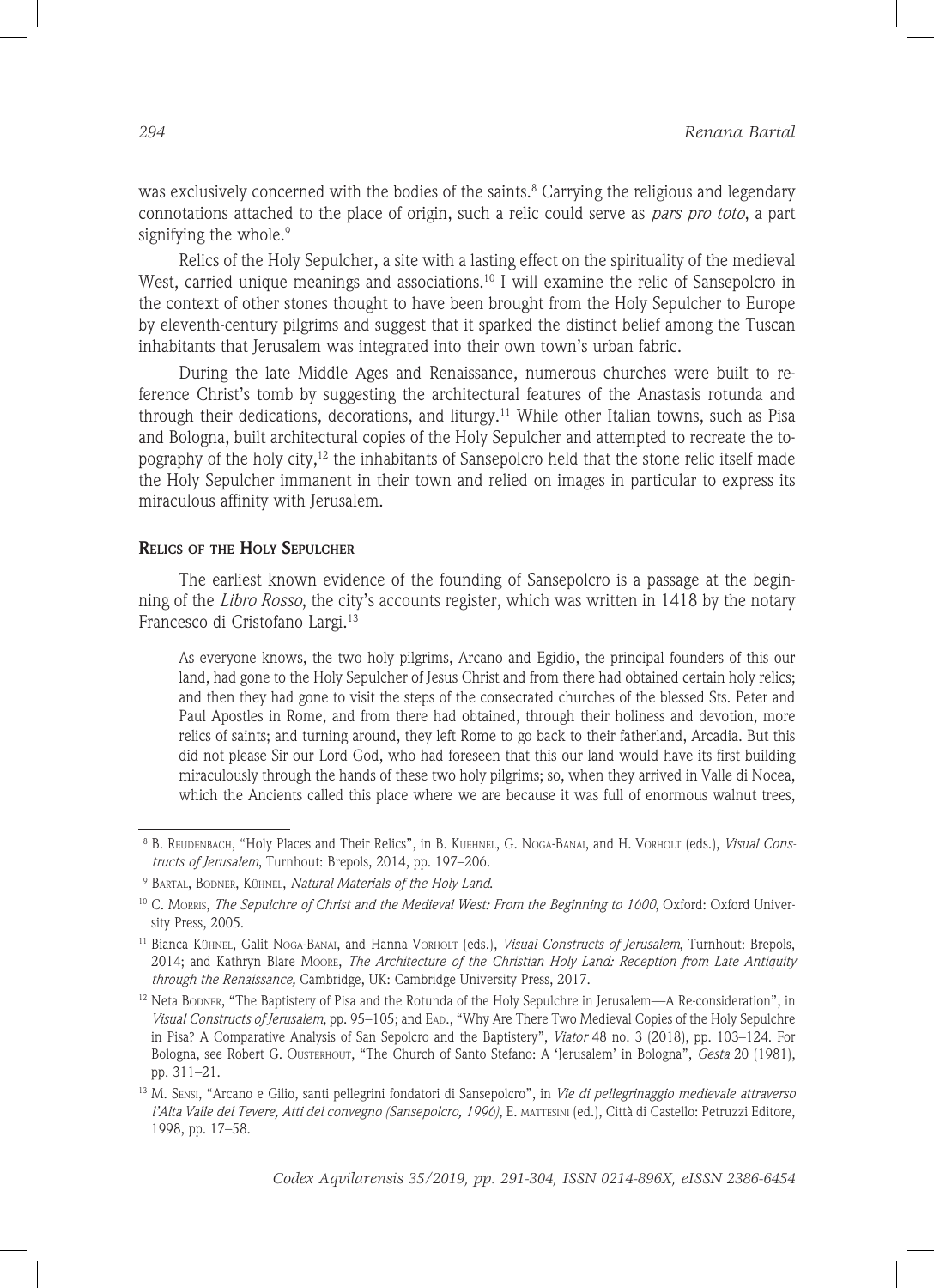they rested, took bodily food, and as pleased God fell asleep with words of him in their mouths; and, while sleeping, the blessed Arcano saw in a vision that he should make his tabernacle in that place and should no longer hope to return home. Naturally eager to see his homeland, Arcano stood up and called for his companion; after two similar visions he tried to leave, lured by the sweetness of his Arcadia. He took up his things and making sure that none was missing, he realized that he did not have the holy relics. He, who had placed all his hope and singular devotion in them, began to feel afflicted while looking for them carefully. And finally, humbly raising his eyes and hands joined together toward heaven, he saw the case in which were the said Holy Relics. Hence, struck by the miracle that what had no feathers flew up to a very high branch of a walnut tree, and no longer wishing to oppose the will and predestination of the glorious God, he decided to remain in this place. He reobtained the Holy Relics and settled there. Certain peasants who understood the miracle left their own homes, gathered and erected new buildings in this place, and multiplied so much in a short time, as pleased God, that it was a marvelous thing. Given that the said holy pilgrims came from the Holy Sepulcher of Jesus Christ, they named these first buildings Borgo di Sancto Sepolcro.<sup>14</sup>

As the story goes, the relics, remnants of one holy site, chose their new location and thus made it sacred. By attaching themselves to the local walnut tree, which gave the site its name, the relics provided a new name. Largi goes on to explain that among the relics was "some stone of the Holy Sepulcher in which our Lord Jesus Christ was buried, and in whose name this land was built".15 While Largi's account emphasizes place names, the time of the miracle is not entirely clear.

Another version from the *Historia Burgi Sancti Sepulcri*, written in 1454 by an anonymous Camaldolese monk, dates Arcano's dream to 937 and claims that the relics were

<sup>14</sup> "Como è a tucti palese i doi sancti pelegrini Arcano e Gilio, principali fondatori de questa nostra terra, erano andati al Sancto Sepolcro di Yhesu Christo e de lì havieno optenuti certi sancti reliqui e da poi erano andati a visitare i gradi de le consacrate chiese di beati sancti Pietro e Paulo apostoli in Roma, e de lì ancho havieno per loro sanctità e devotione optenuti più reliqui di sancti e, dato volta sì, si ritornavano da Roma in Archadia per ripatriare. Ma non piacque così a messer Domenedio, che havia preveduto questa nostra terra, per le mani di detti doi sancti pelegrini, miracolosamente havesse il primo edificio, sì che pervenuti in valle di Nocea, che gli antichi cusì chiamavano questo luocho ove siamo, imperoché era piena di grandissime noci, reposandose, preso il corporal cibo, come fo piacere di Dio s'adormentaro con le parole di lui im boccha e, dormendo, il beato Archano ebbe in visione che li convenia fare in quel luocho il suo tabernaculo e che non sperasse più ripatriare. Archano, naturalmente desideroso veder la sua patria, levatose in pè e chiamato il suo compagno, doppo doi simili visioni tentò partirse, tracto da la dolceçça de la sua Archadia. Enprese le sue cose, fatto di quello conto che niente li manchasse, ritrovò non havea i Sancti Reliquii. Ello, che in quelli havea tucta la sua sperança e singulare devotione, comenciò forte a dolerse, sutilmente per quelli ricercando. E finalemente gli occhi e le gionte palme al cielo umilmente levando, vidde il bossolo nel quel erano i prefati Sancti Reliquii. Onde, compuncto dal miracolo, che quello che non havea penne era volato in uno altissimo ramo di noce, non volendo più opponerse a la volontà e predestinatione del glorioso Dio, disposto remanere in questo luocho, rihebbe i Sancti Reliquii. E qui fermatose, concorsero certi paesani, i quali inteso il miracolo, lasciate le proprie habitationi, edifficaro in questo luocho nuovi edifficii, e multiplicaro tanto in pocho tempo, come fo piacere di Dio, che fo cosa mirabile. I quali primi ediffici, imperò che i prefati sancti pelegrini veniano dal Sancto Sepolcro de Yesù Christo, nominaro Borgo di Sancto Sepolcro". I cite Cyril GERBRON's translation, "Stone and the Dream", p. 149. The text appears in Gian Paolo G. Scharf, *Cronisti borghesi del Quattrocento,* Selci-Lama: Pliniana, 2011, pp. 145–46. For an introduction to the text and its author, see pp. 10–13, 16–18. Earlier traces of the legend are reported in Czortek, "La fondazione dell'abbazia e la nascita del Burgus", in *La nostra storia: Lezioni sulla storia di Sansepolcro*, A. czortek (ed.), Sansepolcro: Graficonsul, 2010, vol. 1, pp. 147–49.

<sup>15</sup> Di Cristofano Largi, *Leggenda Egidiana*, p. 146: "de la pietra del Sancto Sepolcro ove fo immesso il nostro signore Yesu Christo, a cui nome fo edificata questa terra".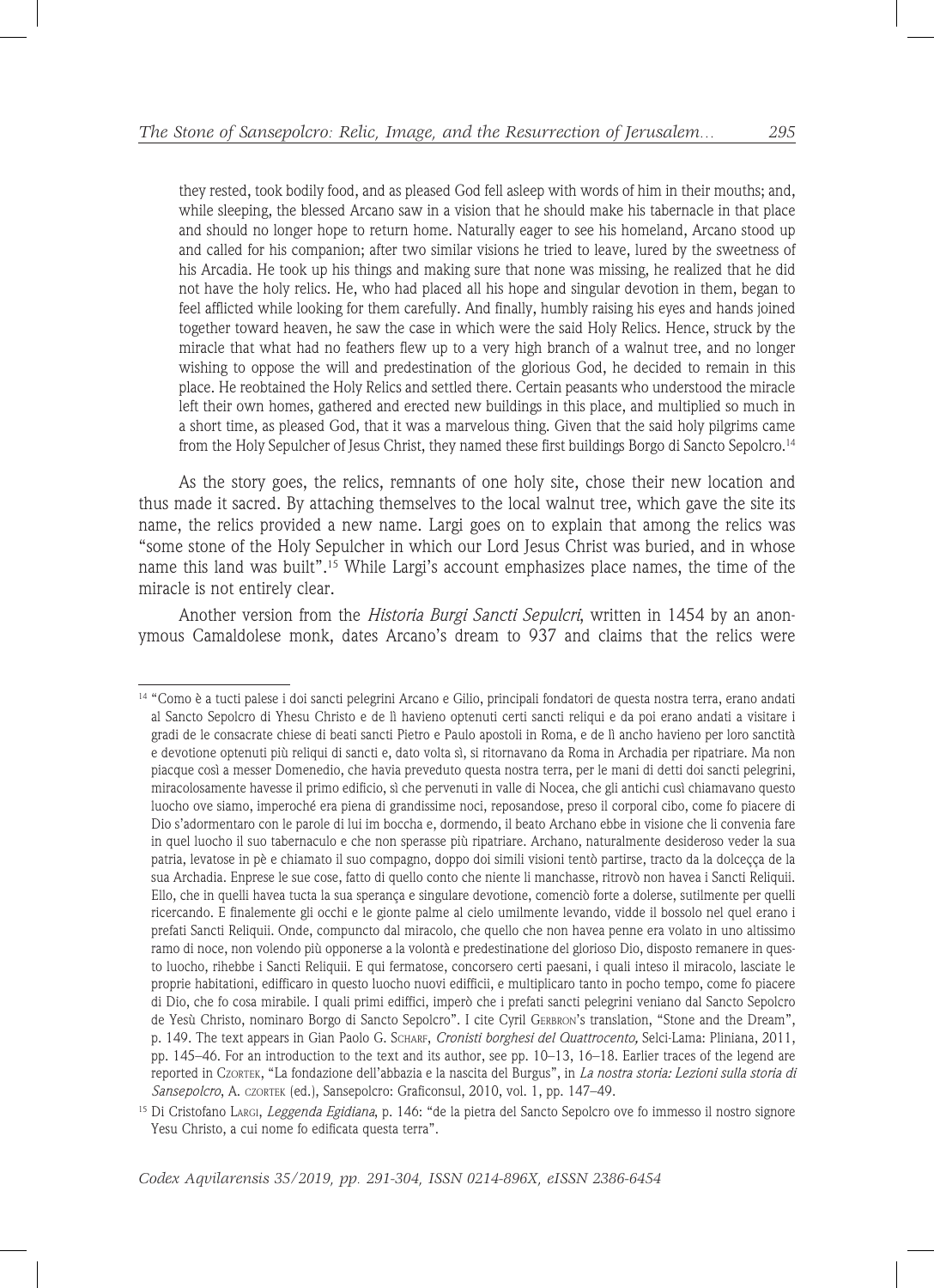first housed in a chapel kept by a Camaldolese hermit. In 1012, another Camaldolese monk called Bonilo, "seeing that the Borgo had grown to the dimension of a city, built a pontifical temple".16 The *Historia* was most likely referring to the Benedictine monastery dedicated to the Holy Sepulcher and the four evangelists mentioned in a 1013 bull as "mon(aster)ii sancti sepulchri ac s(anc)ti quattuor evanglitarum, qui situm est in castro Felicitatis in loco qu(i) Nociati . . ".<sup>17</sup> Scholars have contested the authenticity of the bull and its account of the early Benedictine monastery in the Valle di Nocea, yet such a monastery would accord with other examples of Benedictine monasteries dedicated to Christ's tomb during the eleventh-century wave of monastic reform.<sup>18</sup> As Andrew Jotischky demonstrated, the reform movement often expressed affinity with Jerusalem in the pilgrimages of prominent monastic figures as well as the dedication of monastic establishments to Christ's tomb.19

Moreover, bringing back relics from the Holy Sepulcher was common practice in the late tenth and early eleventh centuries.<sup>20</sup> For example, Hervé, bishop of Orléans, built a church to house his Holy Sepulcher relics in the priory of La Ferté-Avrain (1033–36).<sup>21</sup> Excavations of the foundations of the abbey church founded in the Piedmontese town of Fruttuaria revealed a round chapel recreating the Anastasis rotunda. It was apparently built to house Holy Sepulcher relics brought by William of Volpiano (990–1031), a prominent reformer of Benedictine monasticism.22 Relics from the sepulcher were also brought to recreations of Christ's tomb in Constance and Paderborn.<sup>23</sup>

The fifteenth-century accounts of Sansepolcro's origins should be read in light of the town's continuing efforts to gain civic autonomy. The town acquired its own diocesan only at the beginning of the sixteenth century, when the monastery, reformed by the Camaldolese

<sup>16</sup> In Scharf, *Cronisti borghesi*, p. 30.

<sup>&</sup>lt;sup>17</sup> Oesterreichische Akademie der Wissenschaften Philosophisch-Historische Klasse Denkschriften, 2<sup>nd</sup> rev. ed., Vienna, 1989, vol. 17, pp. 916–17, no. 483.

<sup>18</sup> Sensi, *Arcano e Gilio*, pp. 17–58.

<sup>&</sup>lt;sup>19</sup> Andrew JOTISCHKY, "Monastic Reform and the Geography of Christendom: Experience, Observation and Influence", *Transactions of the RHS* 22 (2012), pp. 57–74.

<sup>20</sup> R. Bartal, "Relics of Place: Stone Fragments of the Holy Sepulchre in Eleventh-century France", *Journal of Medieval History* (2018), 1-16.

<sup>21</sup> "I brought with me relics of the Holy Sepulchre of our Lord Jesus Christ, in veneration of which, inspired by God, I embarked on the construction of a worthy church for these relics, near the castle of my lord Landric, with his licence and permission and with the consent and agreement of my brothers Alberic and Theduin". Diana WEBB, *Pilgrims and Pilgrimages in the Medieval West,* London and New York: I. B. Taurus, 2001, pp. 43–44. A. Frolow notes a tenth-century narrative about the dedication of a church "sur un fragment de la Vraie Croix et sur des reliques du Tombeau", in *Les Reliquaires de la Vraie Croix,* Paris: Institut Français d'Études Byzantines, 1965, p. 237, n. 140, citing *MGH* SS 15: 1270.

<sup>22</sup> Carolyn Marino Malone, "The Rotunda of Sancta Maria in Dijon as 'Ostwerk,'" *Speculum* 75, no. 2 (2000), pp. 285–317, at 301–2.

<sup>23</sup> Emil Spath, *Zeichen der Hoffnung*: *Das heilige Grab im Konstanzer Münster,* Lindenberg: Kunstverlag Josef Fink, 2007; Sveva Gai, Claudia Dobrinski, Clemens Kosch, Sven Spiong, and Martin Kroker, "Die Siedlungsentwicklung Paderborns im 11. und frühen 12. Jahrhundert im Kontext der westfälischen Bischofsstädte", in *Canossa 1077, Erschütterung der Welt: Geschichte, Kunst und Kultur am Anfang der Romanik*, vol. 1: *Essays,* Christoff Stiegemann und Matthias Wemhoff (eds.), Munich: Hirmer Verlag, 2006, pp. 251–64. On Paderborn as an evocation of Jerusalem and Rome, see Bianca Kühnel, "Jerusalem Between Narrative and Iconic", in *Jerusalem as Narrative Space,* G. Wolf and A. Hoffmann (eds.), Leiden: E.J. Brill, 2002, pp. 115–17.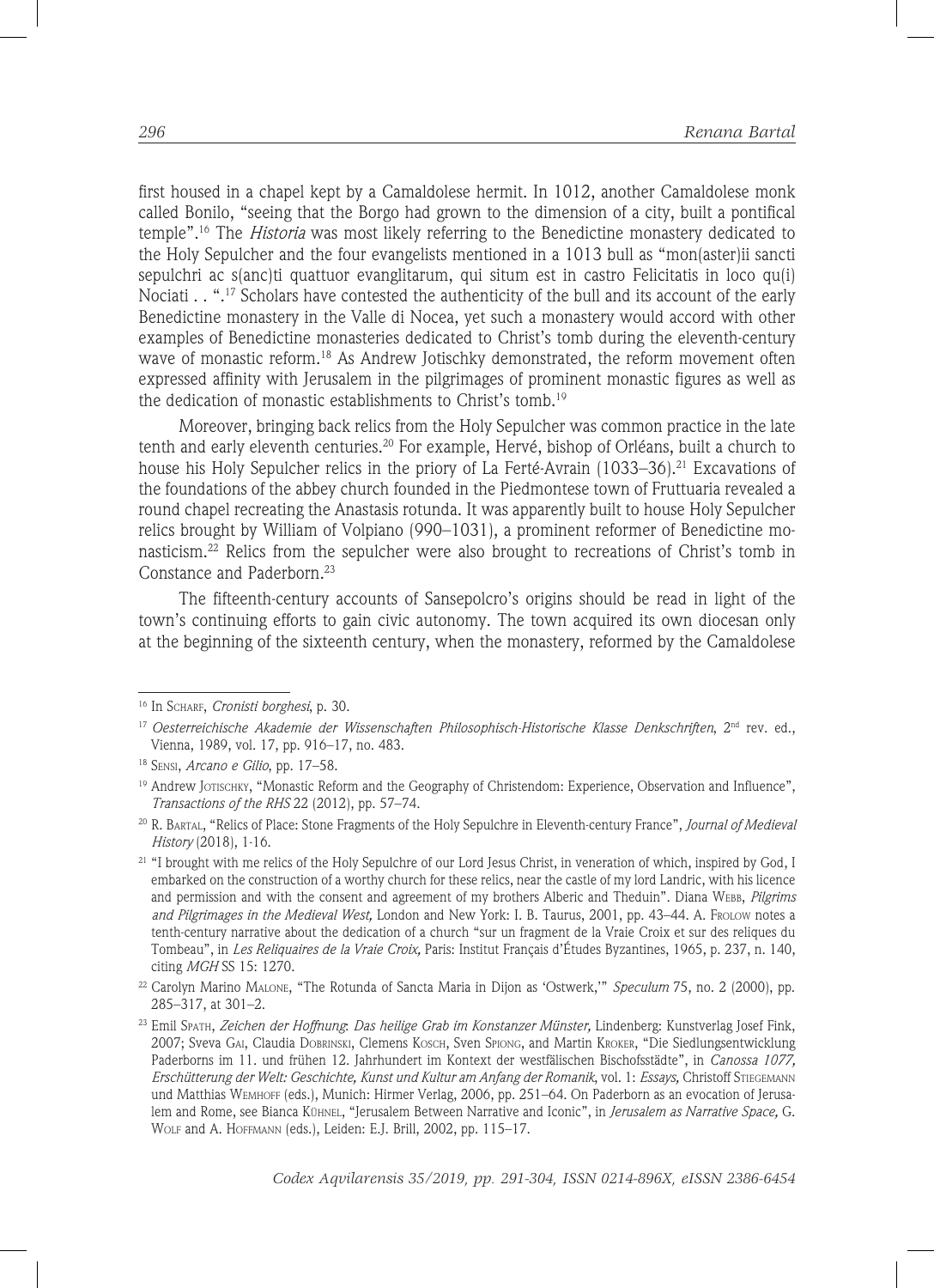congregation after 1137, separated from the neighboring bishopric of Città di Castello.<sup>24</sup> However, the accounts do share some characteristics with earlier foundation stories that feature relics of the Holy Land, which could include stones, wood from the cross, and tokens from other places.25 Eleventh-century foundation stories tend to emphasize stones. According to the foundation story of Villers-Saint-Sépulcre (Oise), upon his return from pilgrimage, Lancelin of Beauvais decided to build an edifice in honor of the church in Jerusalem to house the precious stone he brought back from it, known as the *carreau*, the tile26. In the story recounted in the office of the Holy Sepulcher at the Benedictine monastery of Beaulieu-lès-Loches in the Touraine, its founder, Fulk Nerra, brought a relic of the Holy Sepulcher from his second pilgrimage to Jerusalem and dedicated the church, among other dedications, to the *Dominici Sepulchrum*. Like Arcano and Egidio, Fulk also brought back a piece of the True Cross as well as other relics from his visit to Rome, but the stone from the Holy Sepulcher gave the new site its name.<sup>27</sup> Similarly, Adérald, the archdeacon of Troyes, with the support of the order of Cluny, founded a Benedictine house in the small town of Villacerf to house the great number of relics he brought back from his pilgrimage to the Holy Land and Rome. His vita emphasizes the fragment of the Holy Sepulcher, recounting how, in his fervent devotions at the place of Christ's burial, he wet the tomb with his kisses and made such an impression on the guards that they granted him a fragment of the tomb. $28$ 

It is no surprise that stones feature prominently in the foundation stories of church buildings; after all, setting up a new church required placing a foundation stone. The trope of anointing a stone also played a significant part in dedication rites.<sup>29</sup> Together with other Holy Land relics, stones from the Sepulcher were often used in rituals to consecrate churches. According to the *sermo in dedicatione ecclesiae Sanctae Mariae Rivipollensis*, for example, pieces of the True Cross and the Holy Sepulcher were laid under the altar when the new church of Ripoll was consecrated in 1032, just as at Saint-Michel-de-Cuxa.<sup>30</sup>

<sup>24</sup> Czortek, "Borgo Sansepolcro e Gerusalemme", pp. 309–56.

<sup>25</sup> Y. Hen, "Les authentiques des reliques de la Terre Sainte en Gaule franque", *Moyen age: Revue d'histoire et de philologie* 105, no. 1 (1999), pp. 71–90; Holger A. Klein, "Eastern Objects and Western Desires: Relics and Reliquaries Between Byzantium and the West", *Dumbarton Oaks Papers* 58 (2004), pp. 283–314; Georgia Frank, "*Loca Sancta* Souvenirs and the Art of Memory", in *Pèlerinages et lieux saints dans l'antiquité et le moyen âge: Mélanges offerts à Pierre Maraval*, Béatrice Caseau, Jean-Claude Cheynet, and Vincent Déroche (eds.), Paris: Travaux et Mémoires. Association des amis du Centre d'histoire et civilisation de Byzance, 2006, pp. 193–201.

<sup>26</sup> Pierre Louvet, *Histoire et Antiquitez du pais de Beauvaisis,* Beauvais: chez la vefue Valet, 1631, pp. 639–40.

<sup>&</sup>lt;sup>27</sup> The church's first dedication was to the Cherubim, Seraphim, and the Trinity and only later to the Holy Sepulcher, but this dedication seems to have become the most prominent. R. Bartal, "Un Saint-Sépulcre à Beaulieu-lès-Loches". *Cahiers de Civilisation Médiévale* 61 (2018), pp. 217–228.

<sup>28</sup> Vita S. Adelardi, *Acta Sanctorum*, October, Paris, 1866, 8: 993.

<sup>29</sup> Amnon Linder, "'Like purest gold resplendent': The Fiftieth Anniversary of the Liberation of Jerusalem", *Crusades* 8 (2009), pp. 31–51 at 36 n. 3.

<sup>30</sup> Nikolas Jaspert, "Eleventh-Century Pilgrimage from Catalonia to Jerusalem: New Sources on the Foundations of the First Crusade", in *Crusades* vol. 14 (2015), pp. 159–60. Many eleventh-century examples are noted in Frolow, *La Relique de la Vraie Croix*, nos. 191, 194, 197, 216, 226, 232, 243, 251, and some stone relics are mentioned in Robert G. Ousterhout, "Architecture as Relic and the Construction of Sanctity: The Stones of the Holy Sepulchre", *Journal of the Society of Architectural Historians*, 62 (2003), pp. 4-23, especially 23n68.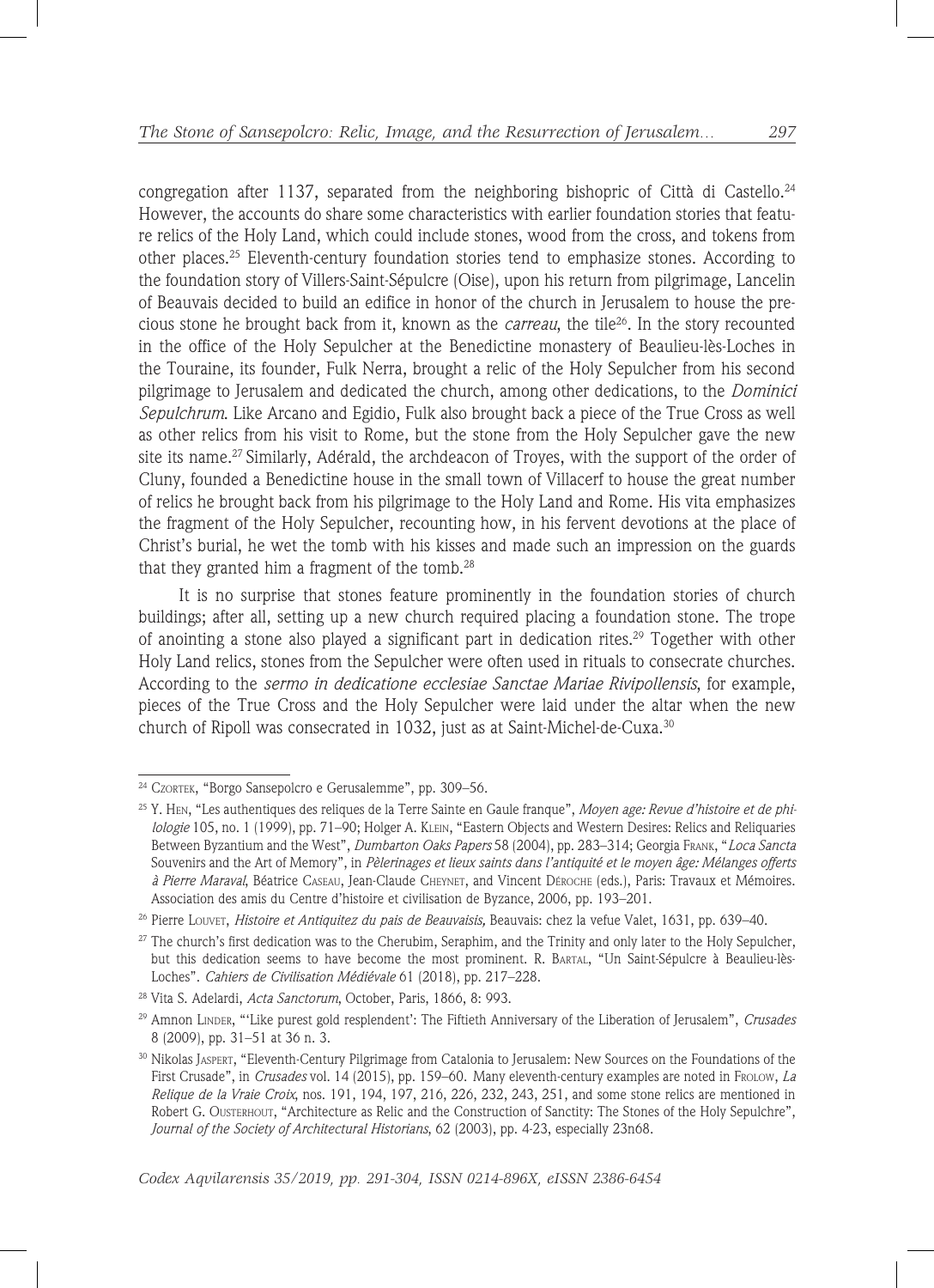The prominent place of stone relics in foundation stories calls up the well-known biblical exegetical associations between Christ and stones or rocks that imbues divine presence to the new construction. Christ compares himself to a cornerstone in Matthew 21:42, a metaphor, drawing on Psalms  $117:22$ , that appears several times in the New Testament.<sup>31</sup> Medieval writers went further, identifying Christ with such biblical stones as the one Jacob rolled off the mouth of the well to water Rachel's flock (Genesis 29:10) and the one David launched at Goliath's forehead (1 Samuel 17: 22-24).<sup>32</sup> Most importantly, Christ was understood as the cornerstone of his universal church. Peter was the "rock" Christ built his church on, the faithful were its "living stones"; the apostles its "pillars".<sup>33</sup>

According to the author of the *Historia Burgi Sancti Sepulcri*, the building of the abbey church of Sansepolcro, which housed the town's precious relics, was itself miraculous. He states that, like Christ, the church rose up from the sepulcher or, more accurately, its ruins, not in Jerusalem but in Tuscany: "During the year 1012 after the birth of the Lord, the church of the Holy Sepulcher in the city of Jerusalem was destroyed by the infidels; it can be said to be truly amazing that our own new church in Borgo Sansepolcro was built in the image of the destroyed church, as though its foundation had arisen from the materials of that church; just as the phoenix rises from a phoenix, so in the same way it took the origin of its material being and name".<sup>34</sup>

According to the *Historia*, then, the fifteenth-century citizens of Sansepolcro considered their abbey church not an architectural copy of the Holy Sepulcher but as the Holy Sepulcher itself, resurrected from its fragments in a new location. Notably, the stones from the Sepulcher enabled this miraculous reappearance. As a piece of bone could signify the entire body of a saint, so a piece of stone taken from Christ's tomb could stand for—or indeed, reconstitute the entire Holy Sepulcher Church in Jerusalem.

The notion of the material relic as *pars pro toto* finds visual expression in Piero della Francesca's *Resurrection* in the Palazzo Communale (Fig. 3). Behind of the soldier on the right is a large stone read by scholars as the relic Arcano and Egidio brought from Jerusalem.35 More recently, Cyril Gerbron suggests that its placement in proximity to the sleeping soldier recalls Arcano's dream as well as the stone pillow on which Jacob dreamed of a ladder between

<sup>31</sup> Gerhart Burian Ladner, "The Symbolism of the Biblical Corner Stone in the Medieval West", in *Images and Ideas in the Middle Ages: Selected Studies in History and Art*, Rome: Storia e Letteratura, 1983, vol. 1, pp. 171–96.

<sup>32</sup> See the discussion in Yamit RACHMAN-SCHRIRE, "The Stones of the Christian Holy Places of Jerusalem and Western Imagination: Image, Place, Text (1099–1517)", Ph.D. diss., Hebrew University of Jerusalem, 2015, pp. 14–20.

<sup>33</sup> Joseph C. Plumpe, "Vivum Saxum, Vivi Lapides : The Concept of 'Living Stone' in Classical and Christian Antiquity", *Traditio* 1 (1943), pp. 8–9. The citations are from Matthew 16:18, Ephesians 2:20–22; I Peter 2:4–6; Galatians 2:9; and Revelation 3:12; 2:9. Cf. LADNER, "Symbolism of the Biblical Corner Stone", vol. 1, pp. 171-96.

<sup>34</sup> In Scharf, *Cronisti borghesi*, pp. 36–38: *Nam cum eisdem temporibus currentibus annis nativitatis Domini millesimo duedecimo ecclesia Sancti Sepulchri civitatis Ierusalem ab infidelibus destructa fuisset mirum profecto hoc dici potest, ad instar illius destructe novam hanc ecclesiam nostram in Burgo Sancti Sepulcri constructam fore tamquam ex illius materialibus exortam principiis, sicuti ex fenice fenix exoritur, ita etiam et rei et nominis originem traxisse*. On the story of this church, which became the city cathedral in 1520, see *Il Duomo di Sansepolcro, 1012–2012: Una storia millenaria di arte e fede*, Liletta Fornasari (eds), Sansepolcro: Aboca, 2012.

<sup>35</sup> Baxandall, *Words for Pictures*, p. 133. See also Lavin, *Piero della Francesca*, pp. 37–39; and Gerbron, "Stone and the Dream", pp. 142–73.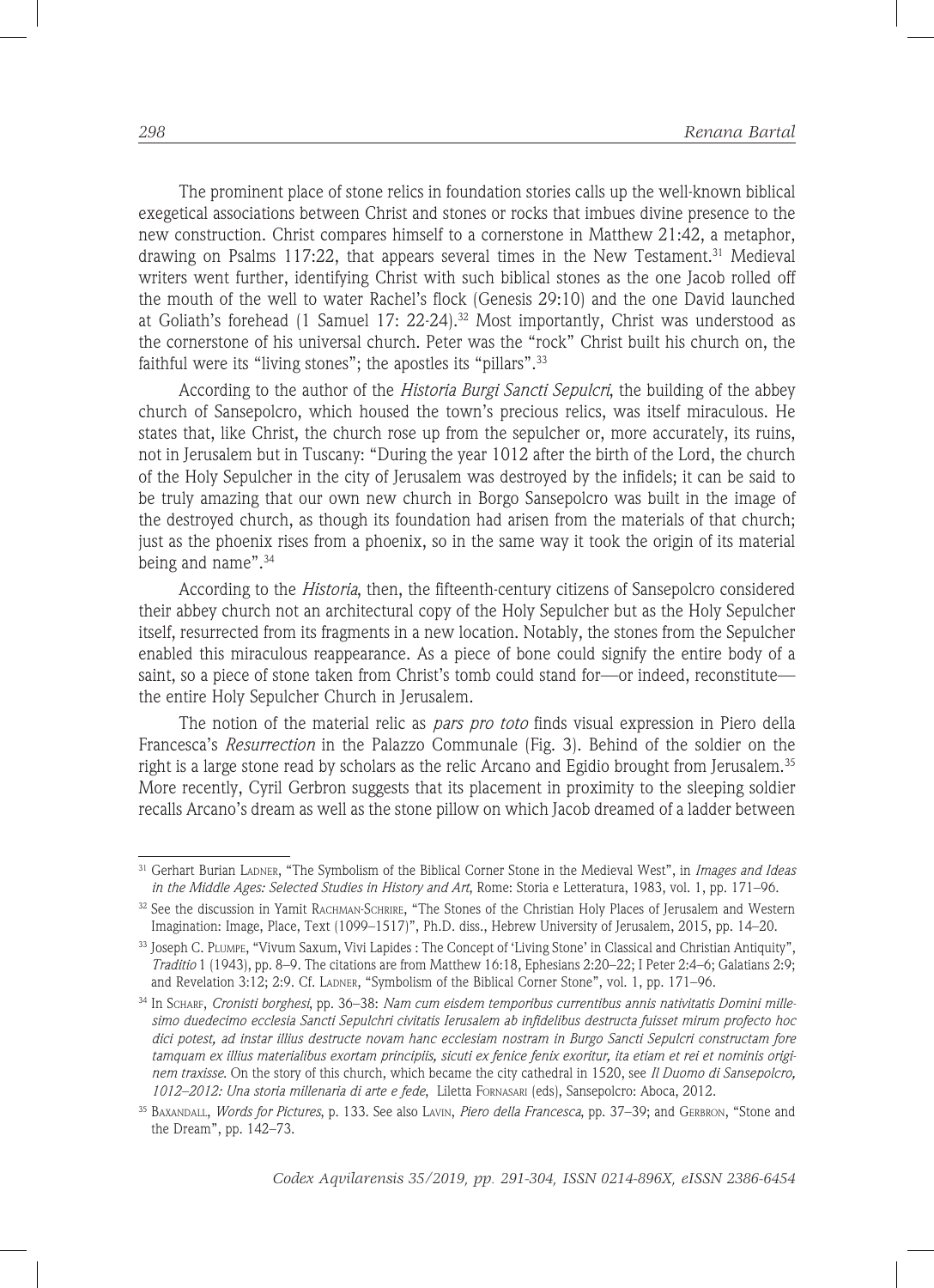heaven and earth, a familiar trope in foundation stories, that configures the founding at Borgo Sansepolcro as a biblical event.<sup>36</sup>

The appearance of the stone as a large chunk of white rock brings the raw material of the sites and buildings of Jerusalem to mind. Its uncut, rocky surface recalls the local limestone of Jerusalem as figured in contemporary depictions of Golgotha; for example, Giotto's Crucifixion at the Scrovegni Chapel.37 Its large size may strike us as improbable, but it reflects how contemporaries imagined such stones. Adérald, the archdeacon of Troyes, described the relic he took from the Holy Sepulcher as a "saxi sacri e sepulchro" (sacred stone from the Tomb); Jerusalem pilgrims used the word *saxum* to describe great masses of stone.38

The whiteness of Piero's stone also suggests its origin and role in the materiali-



Fig 3. Piero della Francesca, Resurrection of Christ, ca 1460, Museo Civico, Sansepolcro (Image Credit: Public domain)

zation of Christ's tomb in Sansepolcro's civic hall. By the later Middle Ages, Christ's tomb was traditionally depicted as white marble, perhaps based on pilgrims' accounts of the site.<sup>39</sup> One of the few stone relics from the Holy Sepulcher to survive into modernity, recorded in a blackand-white photograph in 1965, the stone from Villers was a rectangular tile of white or yellow marble measuring twenty centimeters.<sup>40</sup> An eighteenth-century record of the stone that Fulk Nerra supposedly brought from the Sepulcher and held in Beaulieu-lès-Loches indicates that it too was a piece of white marble.<sup>41</sup>

<sup>&</sup>lt;sup>36</sup> GERBRON, "Stone and the Dream".

<sup>&</sup>lt;sup>37</sup> On Golgotha in the Western imagination, see Yamit RACHMAN-SCHRIRE, "The Rock of Golgotha in Jerusalem and Western Imagination", in *Räume der Passion Raumvisionen, Erinnerungsorte und Topographien des Leidens Christi in Mittelalter und Früher Neuzeit*, Hans Aurenhammer and Daniela Bohde (eds.), Hamburg: Vestigia bibliae: Jahrbuch des Deuschen Bibel-Archivs, 2015, pp. 29–48.

<sup>38</sup> Rachman-Schrire, *Stones of the Christian Holy Places*, p. 14.

<sup>&</sup>lt;sup>39</sup> Fabio BARRY, "Painting in Stone: The Symbolism of Colored Marbles in the Visual Arts and Literature from Antiquity until the Enlightenment", Ph.D. diss., Columbia University, 2011, pp. 425–27. Marble was also a way of demonstrating the stone's worth and often associated with silver and gems. E. Grabiner, "L'iconographie du faux marbre, le cas de l'église Franque à Abou-Gosh", *Cahiers de Saint-Michel-de-Cuxa* 38 (2007), pp. 137–42.

<sup>40</sup> For the description of the stone, see L. Marseaux, "Le reliquaire de Villers-Saint-Sepulcre", *Revue de l'art Chretien* (1889), pp. 497–99.

<sup>41</sup> Alexandre de Salies, *Histoire de Foulques Nerra, comte d'Anjou d'après les chartes contemporaines et les anciennes chroniques – suivie de l'office du Saint-Sépulchre de l'abbaye de Beaulieu dont les leçons forment une chronique inédite,* Paris: Chez J.-B. Dumoulin, 1874, p. 533.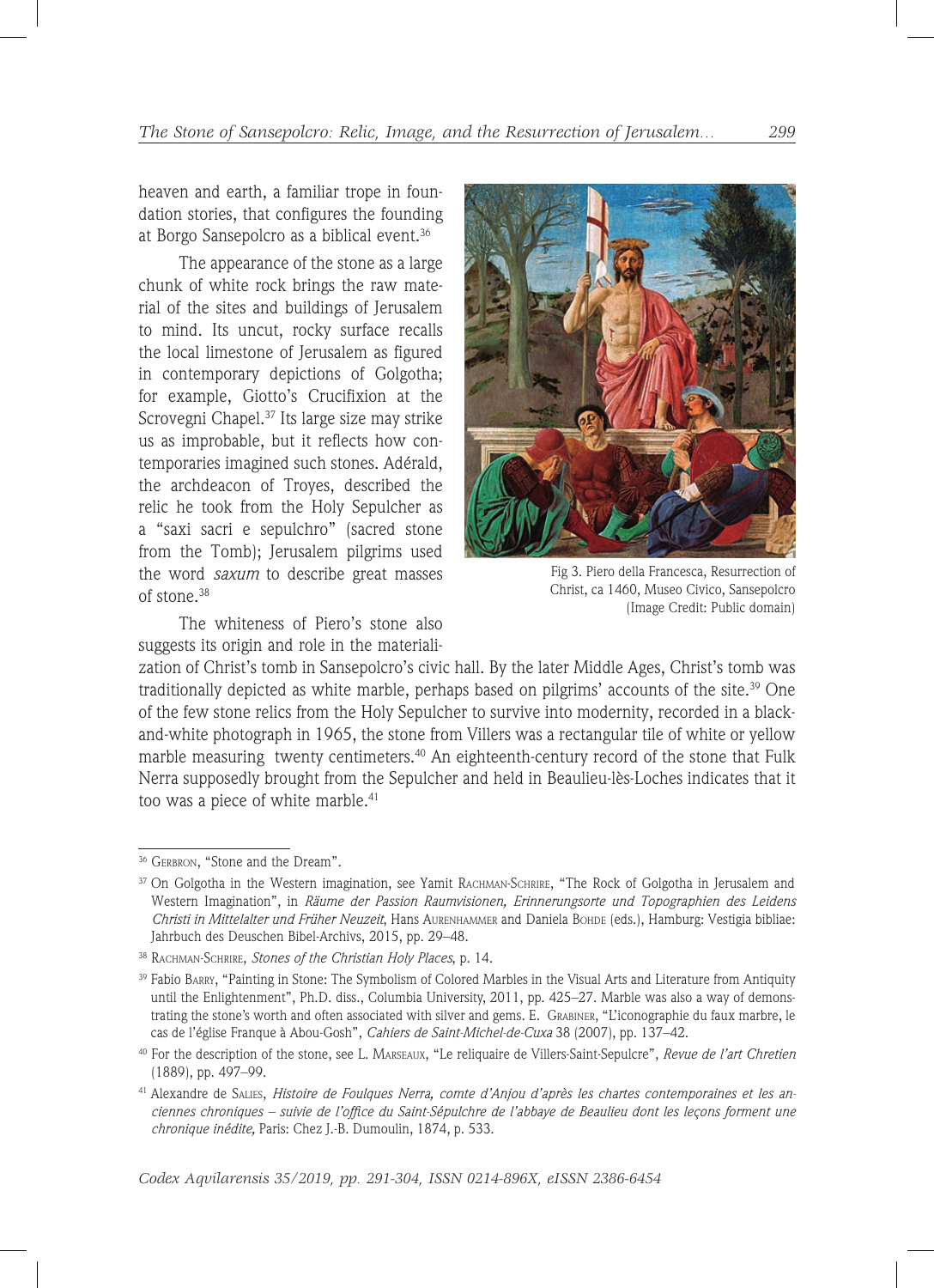## **Images of the Holy Sepulcher**

The efficacy of the stone relic to resurrect the Holy Sepulcher in the Tuscan Borgo was asserted through iconography. Unlike in Pisa or Bologna, where architecture as well as topography was used to recall Jerusalem, images in particular served to express this miraculous affinity in Sansepolcro.

According to the *Historia Burgi Sancti Sepulcri,* the fragment of Christ's tomb was housed in the abbey church of Sansepolcro, which was built "in the image" of, and as a substitute for, the Church of the Holy Sepulcher in Jerusalem; the pilgrimage church's 1009 destruction led to some of the most inventive and explicit references to Christ's tomb in the West.<sup>42</sup> Two relatively well-known contemporary examples are the monasteries erected at Villeneuve d'Aveyron and Cambrai, both built in response to pilgrimages. The first was founded by the returning pilgrim Odilo, son of the Count of Rouergue, in 1053. He specified constructing the church on the plan of the prototype; it was built as a rotunda with four pillars at the center and three apses, in clear reference to the Anastasis rotunda in Jerusalem after its restoration by Constantine IX Monomachos around 1048.43 Similarly, after an unsuccessful attempt to reach the Holy Land, Bishop Liébert (r. 1051–76) from Cambrai dedicated a monastery to the Holy Sepulcher. It was a rotunda-shaped edifice with a tomb aedicule at its center.<sup>44</sup>

In contrast, the abbey church in Sansepolcro was built as a basilica with no central ground plan (Fig. 4), $45$  which was the more typical marker of a Holy Sepulcher copy. $46$  However, it was not unusual for eleventh-century abbey churches with a basilican plan to be dedicated to the holy tomb, such as, for example, the churches at Frutturia and at Beaulieu-lès-Loches, the latter originally built with an exceptionally long nave and an eastern transept that supported a large lantern tower.<sup>47</sup> Besides their dedications, identifying the high altar with Christ's tomb was another way to turn a church with a basilica plan into a Holy Sepulcher, as perhaps at Beaulieulès-Loches. In his *Mémoires,* written in the eighteenth century, Dom Galland, a monk of the

<sup>42</sup> B. Kühnel, "Productive Destruction: The Holy Sepulchre after 1009", in *Konfliktbewältigung vor 1000 Jahren: Die Zerstörung der Grabeskirche in Jerusalem im Jahre 1009*, Thomas Pratsch (ed.), Berlin: Berlin-Brandenburgische Akademie der Wissenschaften, 2011, pp. 33–56.

<sup>43</sup> C. Péquignot, "L'église de Villeneuve-d'Aveyron : Une église bâtie à l'image du Saint-Sépulcre", *Cahiers de Saint-Michel de Cuxa* 26 (1995), pp. 147–53.

<sup>44</sup> O. Lehman-Brockhous, *Schriftquellen zur Kunstgeschichte des 11. und 12. Jahrhunderts fűr Deutschland, Lotharingen und Italien*, 2 vols., Berlin, 1938, no. 1670; *Vita Lietberti episcopi Cameracensis auctore Rodolfo monacho S. Sepulchri Cameracensis*, A. Hofmeister (ed.), *MGH* SS 30:2, Leipzig, 1934, pp. 838–66.

<sup>45</sup> Most recently, Joost Keizer, *The Realism of Piero della Francesca,* London: Routledge, 2017, pp. 80–81.

<sup>46</sup> Richard Krautheimer, "Introduction to an 'Iconography of Mediaeval Architecture,'" *Journal of the Warburg and Courtauld Institutes* 5 (1942), pp. 1–33.

<sup>47</sup> J. Hardion and L. Bosseboeuf, *L'Abbaye de Beavliev-lès-Loches et quelques monuments de sa dépendance,* Tours, 1914; Abbé G. Plat, "La Touraine, berceau des écoles romanes du Sud-Ouest", *Bulletin Monumental* (1913): pp. 367–78; J. Vallry-Radot, "L'ancienne église abbatiale de Beaulieu-lès-Loches", *Congrès archéologique Tours* (1949), pp. 126–42; René Crozet, "Églises romanes à déambulatoire et chapelles rayonnantes entre Loire et Gironde", *Bulletin Monumental* (1936), p. 49; C. Lelong, "Beaulieu-lès-Loches", *Touraine Romane* (1977), pp. 165–71; L. Halphen, *Le compte d'Anjou au XI siècle,* Paris, 1906; 2nd ed., 1974; O. Guillot, *Le comté d'Anjou et son entourage au XI siècle,* Paris, 1972; and Idem, "La consecration de l'abbeye de Beaulieu-lès-Loches", *Mémoires de la Société archéogique de Touraine* IX (1975), pp. 23–32.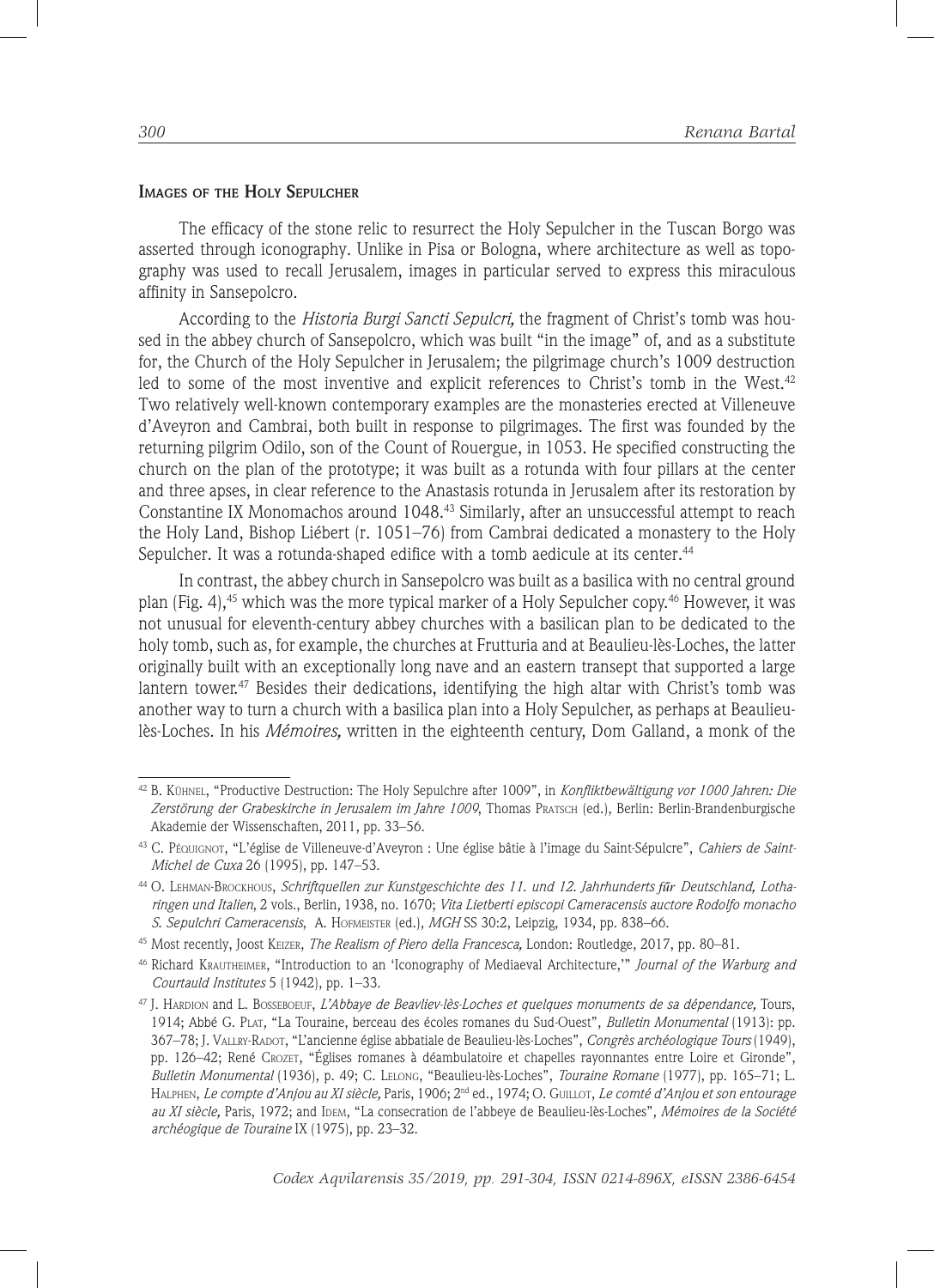

Fig. 4. Sansepolcro, Cathedral formerly Abbey, Groundplan. After Christa Gardner von Teuffel, "Niccolò di Segna, Sasetta, Piero della Francesca and Perugino", Städel-Jahrbuch 17 (1999), p. 164 (Illustration: Pnina Arad)

abbey, recollected a traditional belief that in reconstructing the church after a wind storm, Fulk built a tower in the "manner of the Holy Sepulcher".48 Marie-Thérèse Camus identified this tower with the eastern lantern tower above the crossing, noting that the high altar was located beneath it. She speculates that it held the prized sepulcher relic and was the center of Holy Sepulcher celebrations.<sup>49</sup>

However, in Sansepolcro, the high altar was not placed under a crossing nor did it house the stone relic.50 The relics resided in a now-lost chapel behind the altar. Instead, from the mid-Trecento, the town's dedication, identical to that of the church, was expressed visually by the polyptych altarpiece traditionally attributed to Niccolò di Segna (Fig. 2). Possibly inspired by Pietro Lorenzetti's extensive passion cycle frescoed in the Lower Church of Assisi circa 1315–19, Segna depicted Christ stepping out from his sepulcher, whose lid has been shifted to its right edge, while four soldiers sleep in the foreground. The predella depicts a crowded Calvary at the center of a detailed passion cycle.<sup>51</sup>

The image of the Resurrection on the high altar served to identify the church in Tuscany with the holy site. Before 1140 in the Holy Sepulcher church in Jerusalem, a Byzantine mosaic of Christ in Limbo was transferred from the apse of the rotunda to the new main apse over the high altar.<sup>52</sup> This theme, as well as the Maries at the empty tomb, appeared in the seals of the

<sup>48</sup> Dom J.-M. Galland, *Mémoire pour servir à l'histoire de l'abbaye de la Très Sainte-Trinité de Beaulieu-lès-Loches, achevés en 1751*, Bibliotheque Nationale de France, n.a. fr. 6652, f. 110; J. Hardion and L. Bosseboeuf, *L'Abbaye de Beavliev-lès-Loches*, pp. 27–28.

<sup>49</sup> Marie-Thérèse Camus, "L'abbatiale de Beaulieu-lès-Loches. Nouvelles propositions", in *Monuments en Touraine, Proceedings of* the *Congrès archéologique de France, 155e session, 1997,* Paris: Librairie Picard & Etona, 2003, pp. 23–24.

<sup>50</sup> For the celebration of the feast of relics in Sansepolcro, see Sensi, *Arcano e Gilio.*

<sup>51</sup> Gardner von Teuffel, "Niccolò di Segna", pp. 167–70.

<sup>52</sup> Jaroslav Folda, *The Art of the Crusaders in the Holy Land 1098–1187*, Cambridge, UK and New York: Cambridge University Press, 1995, p. 229.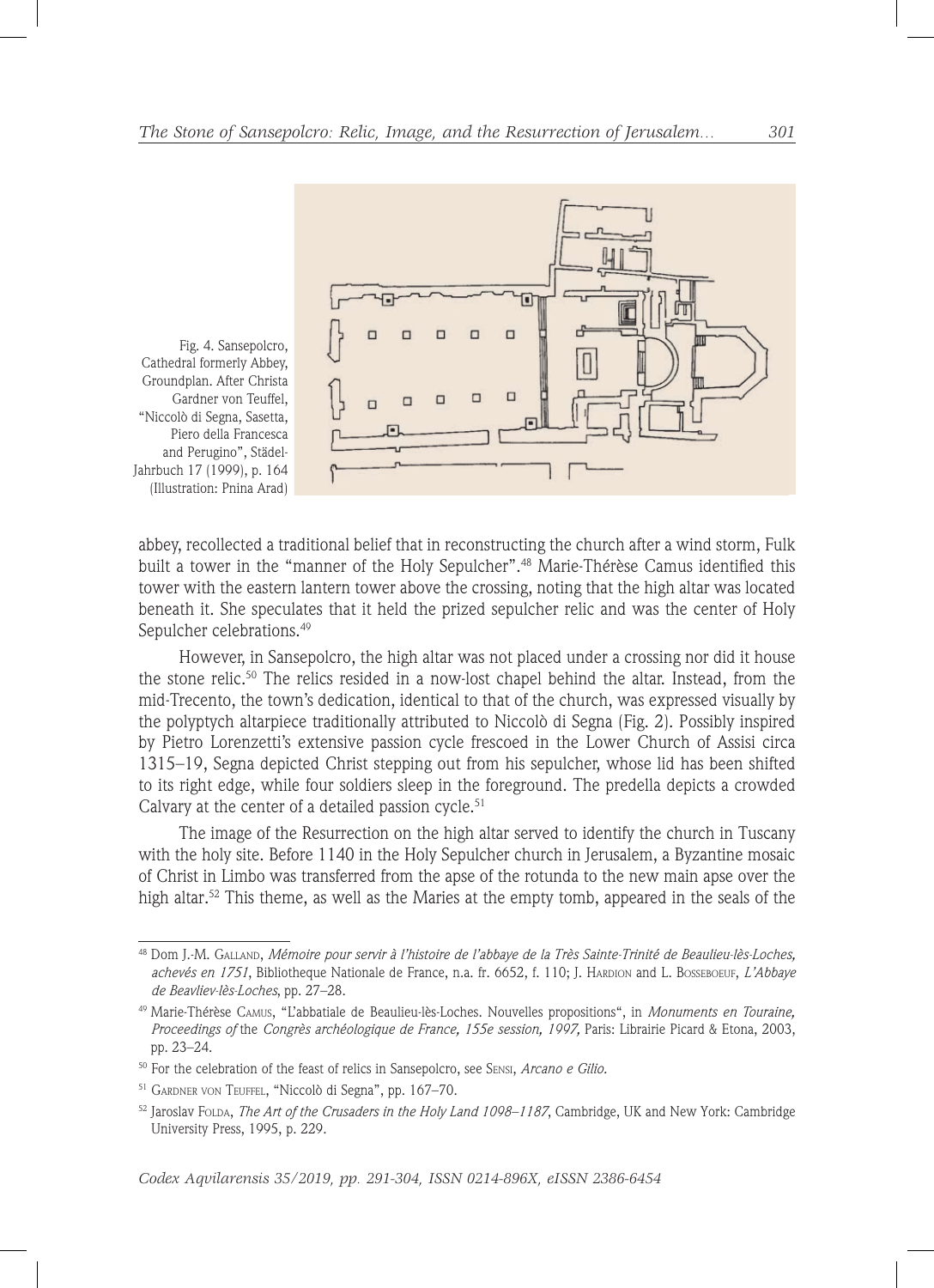patriarchs of Jerusalem during the period of the Latin Kingdom and on the main apse of the church of Abu Gosh.<sup>53</sup> It spread to the West through other seals, ampullae, metal work, illuminated manuscripts, and pilgrimage reports and was reformulated with the image of Christ's Resurrection, which had been part of feast illustrations and Christological cycles at least since the eleventh century. The seals of the Benedictine monastery at Cambrai, which was dedicated to the Holy Sepulcher in 1064, demonstrate the diffusion of diverse Holy Sepulcher iconography in Europe during the twelfth and thirteenth centuries. They depict the angel sitting in the tomb, the angel showing the empty tomb to the three Maries, and Christ stepping out of the tomb.<sup>54</sup>

When the author of the *Historia* says Sansepolcro was built in the "image" of the Holy Sepulcher, he may have been thinking of the abbey church's high altar. Like most contemporary high altars of churches in Siena and Florence, that of Sansepolcro was adorned with an enormous polyptych, composed of a large central panel and slightly smaller side panels that recalled the church's architecture.<sup>55</sup> Too heavy to be moved, these paintings were site specific, often anchored to the church floor by buttresses dropping down the sides of the altar table. They were elaborate architectural constructions that followed the plan of the church: the shape of the panels, topped by an arched pediment, mirrored the church nave and its flanking aisles, the columns echoing the monumental columns separating the nave from the aisles.<sup>56</sup> In Segna's altarpiece, four saints, each in a pointed niche, flank the central Christ in his mandorla, mirroring the basilica's general structure.

Image and medium, content and form, made the Holy Sepulcher immanent in the abbey church of Sansepolcro. So did ritual. Christ is almost frontal in the polyptych's central panel. Robe drawn back to display his side wound, he triumphantly holds the vexillum in his right hand. He is framed by a blue mandorla surrounded by ten seraphs with red flaming wings. This formal and colorful focus made the Savior's miraculous appearance above the Holy Sepulcher vivid to the congregation. The representation of his body above the altar would parallel the elevated Host, and the drops of blood flowing from his side infer the Eucharistic wine. The altarpiece shows the invisible significance of the Eucharist, the real presence of Christ, by reenacting his Resurrection.

Any altar can be viewed as a memorial of Christ's tomb during the Eucharistic ritual. Consecration rites sometimes prescribed burying the Eucharist in the relic cavity of the altar, explicitly called its grave. According to the Roman *Ordo XLII* (ca. 750), in consecrating a church, the bishop would lay three particles of the body of the Lord and three grains of incense—recalling the balsam used at the burial of the martyrs—in the altar's grave, and the relics were then closed inside.<sup>57</sup> In the fourteenth and fifteenth centuries, altar surfaces were sometimes designed to recall a sarcophagus, colored to imitate stone, and included in their

<sup>53</sup> G. Schlumberger, F. Chalandon, and A. Blanchet, *Sigillographie de I'Orient latin,* Paris : Ernest Leroux, 1943, p. 75.

<sup>54</sup> Gardner von Teuffel, "Niccolo di Segna", pp. 166–67.

<sup>55</sup> Eve Borsook and Fiorella Superbi Gioffredi, *Italian Altarpieces 1250–1550: Function and Design,* Oxford: Clarendon Press, 1994.

<sup>56</sup> Keizer, *Realism of Piero della Francesca*, p. 112.

<sup>57</sup> G. J. C. Snoek, *Medieval Piety from Relics to the Eucharist: A Process of Mutual Interaction*, Leiden: Brill, 1995, pp. 186–87.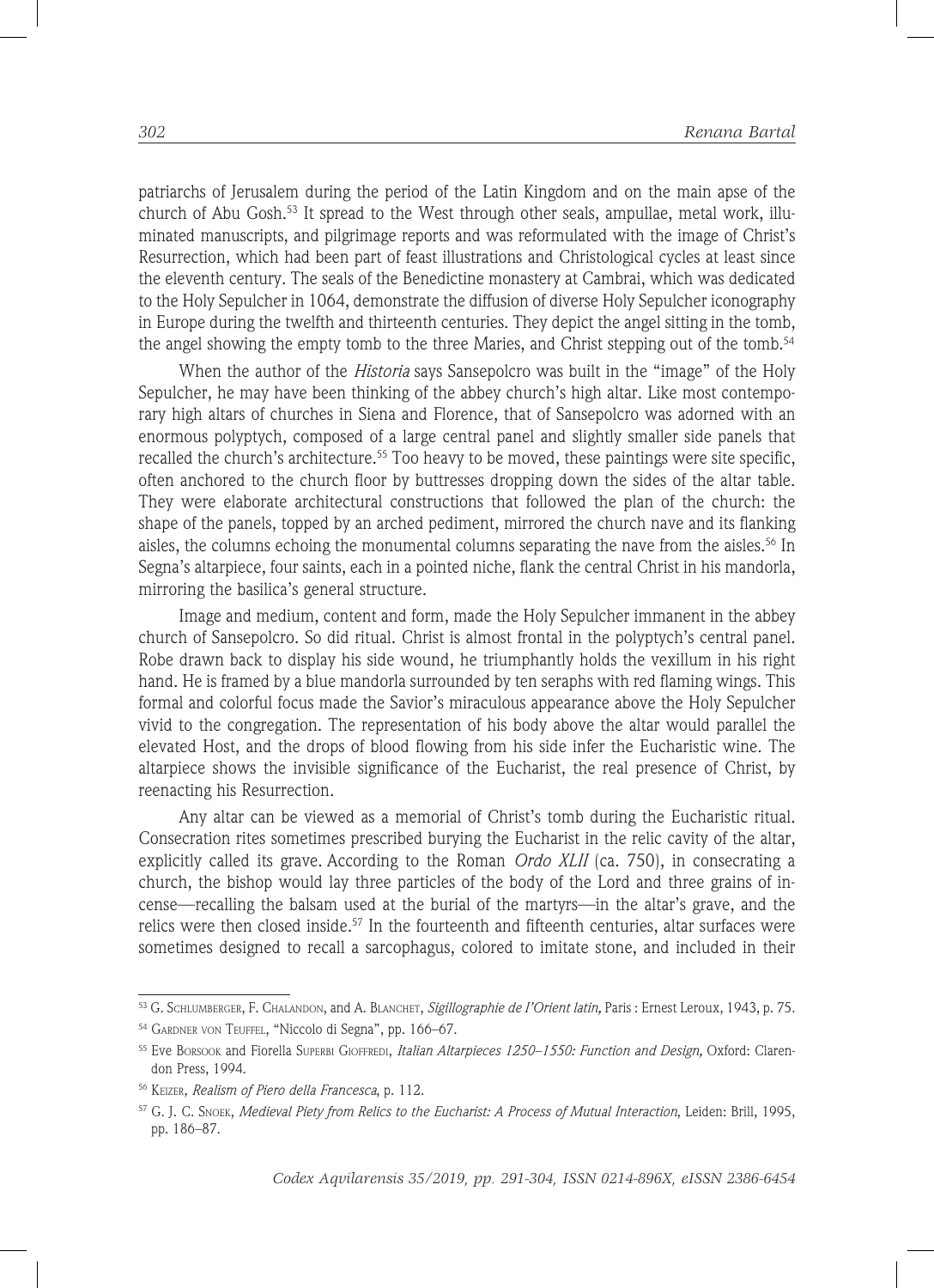decoration an image of Christ standing erect in his tomb as the Man of Sorrows. In such cases, fictive stone, painted sarcophagus, actual altar, and Christ's body merge into a single representation that is both the historical tomb and a liturgical device supporting the Eucharistic rite.<sup>58</sup>

Piero della Francesca's monumental altarpiece *Madonna Misericordia*, commissioned by the Compagnia della Misericordia in Sansepolcro in 1445, is equally complex in its evocation of site, matter, and ritual (Fig. 5). At the center, a Madonna of Mercy opens her mantle to protect the members of the confraternity who performed works of mercy and, as supplicants, served as surrogates for the people of Sansepolcro.<sup>59</sup> The narrative scenes exalt the town's identification with the Holy Sepulcher. From the Crucifixion at the pinnacle to the five panels in the predella, they focus on the Passion and Resurrection of Christ. The Savior's tomb appears in the central panel of the predella, nearest to the altar and on the axis of the elevation of the Host. In this image, his body, wrapped in a white shroud, is lowered into the sarcophagus, rather than rising from it as in Segna's image, yet both actions inscribe Christ's presence on the altar. Two other images of the sarcophagus appear in the predella (in the *Noli me tangere* and the three Maries visit), and the pilasters depict Egidio and Arcano, who carries the box with the relics. The altarpiece, then, conflates the actual relics, their spiritual manifestation, and their identification with the town. Made for the altar of the confraternity's oratory, the work assembles twenty-six figures meant to reflect the faith of the community for which it was made, members of which are shown with Mary in the central panel.<sup>60</sup>

Piero's *Resurrection* in the Sala del Consiglio of the Palazzo Communale was clearly influenced by Niccolò di Segna's altarpiece in the abbey church (Figs. 2 and 3). The relations between tomb and sleeping soldiers, Christ's gesture, and the color of his shroud are similar. However, in Piero's version, one of Christ's legs is depicted inside the sarcophagus, and its lid is not visible. As Gerbron notes, the tomb looks like a stone table, an altar. The painting thus transferred sacredness to the seat of political power, infusing the Palazzo with the presence of Christ and the relic that together justify and legitimize the communal government's authority.<sup>61</sup> In depicting the stone relic under the soldier's head, it evokes the town's foundation story and manifests the miraculous reappearance of the Holy Sepulcher in Tuscany. It signals not only the town's name and title but also, by referring to the Segna altarpiece, the particular site of the abbey church built to house the precious relics from the Holy Land upon God's command.

Stone, altar, and abbey church were figuratively related: each implied the other. This reciprocal process extended to the town and its surroundings. Piero placed the resurrected Christ in a naturalistic landscape reminiscent of the Tuscan hills surrounding the Borgo, which he had already depicted in his *Baptism of Christ*. There, Marilyn Aronberg Lavin observed that the castle with its crenellated tower to Christ's left closely resembles to the medieval and

<sup>58</sup> GERBRON, "Stone and the Dream", p. 159.

<sup>59</sup> On this polyptych, see Diane Cole Ahl, "The Misericordia Polyptych: Reflection on Spiritual and Visual Culture in Sansepolcro", in *The Cambridge Companion to Piero della Francesca*, Jeryldene Woop (ed.), Cambridge, UK: Cambridge University Press, 2002, pp. 14–29.

<sup>60</sup> On this point, see Timothy Verson, "The Spiritual World of Piero's Art", in *Cambridge Companion to Piero della Francesca*, pp. 37–42.

<sup>&</sup>lt;sup>61</sup> GERBRON, "Stone and the Dream", pp. 159-161.